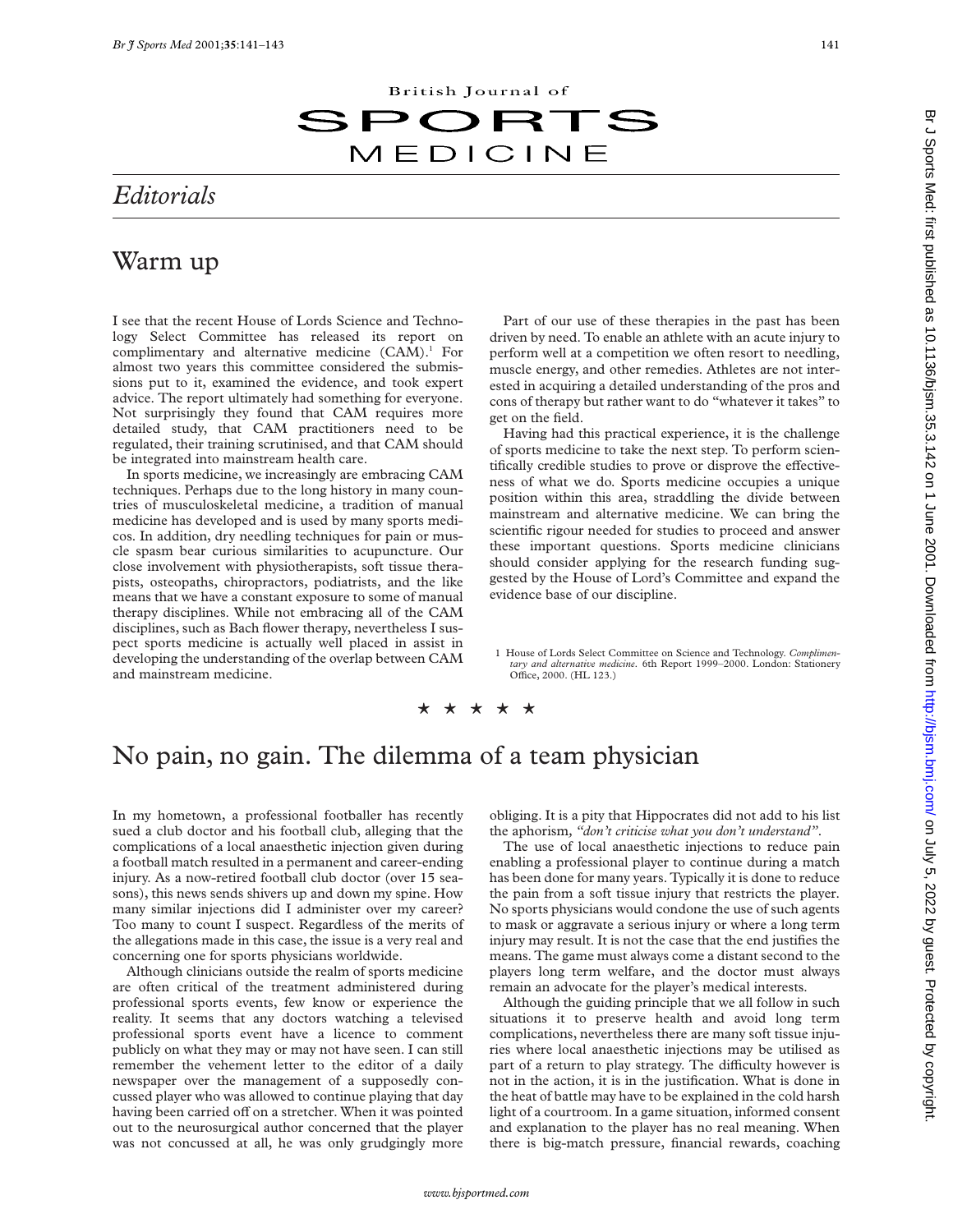demands, and a player's desire to return to the game outweighing common sense, such actions may be seen by lawyers as being coercive. To ask a player to sign a consent form is simply not practical. Some media commentators have even suggested players sign a general consent or medical release form at the start of the season. Such concepts are not ethical.

The other problem that many club doctors face is that when dealing with a team of players with injuries during the match, the documentation may not necessarily be up to the high standards of the medical care given. As the medicolegal pundits say, good notes = good defence, bad notes = bad defence, and no notes = no defence. From practical experience, I know that I might be faced with 20 injuries during a match—how can I keep contemporaneous notes on all such situations? With the case outlined above, the fear of being in a courtroom with nothing more than your own recollection of what happened is a recipe for disaster.

As well as providing individual athlete care, as team physicians we are often involved in the evaluation of new treatment methods. Such situations can arise directly when an athlete wants to use a particular dietary supplement or indirectly when a coach asks you about a particular therapy. The latter situation often arises when another team is reported in the media as using say hyperbaric oxygen, for example, and coaches seem to have a "keep up with the Jones's" mentality. How can we be balanced in our approach when we know there is no evidence to support such a therapy? Once again mainstream medicine has little understanding of this role that sports medicine plays.

Orthodox medicine is often less about "team" performance than about individual care.

Team physicians need to be credible within their teams. Their professionalism must be respected. This in part develops by taking a considered and thoughtful approach to such issues. A genuine attempt should be made to evaluate such therapies when requested. We must also be forthright when required and voice our concerns to the correct people when an issue of medical safety arises. I have often found those coaches when confronted by the negative scientific evidence on a particular therapy of interest often respect that stand point. Coaches are often motivated by the need to have considered all the options rather than hanging on a particular approach. Medicos however often see the same situation as threatening to their role in a team structure if alternative therapies are raised. Often there are no correct answers to be given on safety or efficacy when unproved therapies are suggested.

We need to embrace the issues and not be unnecessarily critical. In addition to following our treatment evidence base, we also need to remind ourselves that all doctors make mistakes. It often surprises me as a team physician in professional sport that more mistakes are not made given the pressure cooker atmosphere and need for split second decisions. In addition, even proven therapies, such as nonsteroidal anti-inflammatory drug use in arthritis, carry significant morbidity and mortality. All these aspects of care must be factored in to the medical approach utilised by a physician. Despite this we must always be ready to face the challenges head on and ensure that our athlete medical care remains optimal.

#### \* \* \* \* \*

#### Ethics, molecular biology, and sports medicine

As has been widely reported, the internet has the potential to bring us closer to the cutting edge of sports medicine. This week in the journal *Annals of Neurology* a group of researchers from Leiden in the Netherlands published a fascinating study that has significant implications for the study of sport related brain injury, and in particular, the so called second impact syndrome  $(SIS)^{1}$ .

The paper is only available in an online format at present, but in due course the print version will arrive after the usual delays with postage and shipping. We find the same thing with our online full text journal. A forthcoming issue can be posted on the web site ahead of print publication. Rapid response correspondence to articles can already be underway even before the print version arrives. It is conceivable that this editorial will be online at the *British Journal of Sports Medicine* web site before I receive a print copy of the other journal! Welcome to the future of publishing.

The Dutch paper reports the association between delayed cerebral oedema after minor head trauma and an abnormality with the CACNA1A calcium channel subunit gene. It is known that in people predisposed to familial hemiplegic migraine, attacks of migraine may be triggered by trivial head trauma and such attacks may be accompanied by coma caused by cerebral oedema. Calcium channel subunit mutations of the CACNA1A gene on chromosome 19 were associated with this phenomenon. A single amino acid substitution at codon 218 (S218L) resulted in this mutation.

This finding may have a number of important implications for sports medicine. First, the spectre of SIS has always plagued the concussion literature. If proved, the Dutch study suggests that there may be a small group of patients with a specific genetic abnormality that may put them at risk of this vanishingly rare phenomenon. Proponents of SIS have argued that recurrent concussion is the main risk factor, but detailed analysis of published cases has failed to find a compelling argument for this position.2 It has been known for decades that even a single episode of brain injury can provoke lethal cerebral swelling, a phenomenon more common in children than adults. The Dutch paper may provide the missing link to explain why we do not see more of SIS given the high incidence of concussive injury.

Secondly, the role of molecular biology in teasing out some of the difficult problems in sports medicine is starting to be felt. In other branches of medicine, new genes and genetic haplotypes are associated with ever increasing numbers of diseases. In the field of sporting head injury, Barry Jordan, a sports neurologist from New York, has shown that the Apolipoprotein E4 (ApoE4) allele is a risk factor for chronic traumatic encephalopathy in boxers.<sup>34</sup> Other groups have shown that ApoE4 is also associated with poorer outcome from head injury.<sup>5</sup>

This leads to a tangled web of ethical issues for sports physicians. Do we now screen our athletes for these known genetic markers of adverse (and usually lethal) outcomes from brain injury? As well as the risk to the athlete, there may also be important management information for the clinician. For example, if an athlete who is ApoE4 positive suffers a concussion, should we be more conservative in his or her